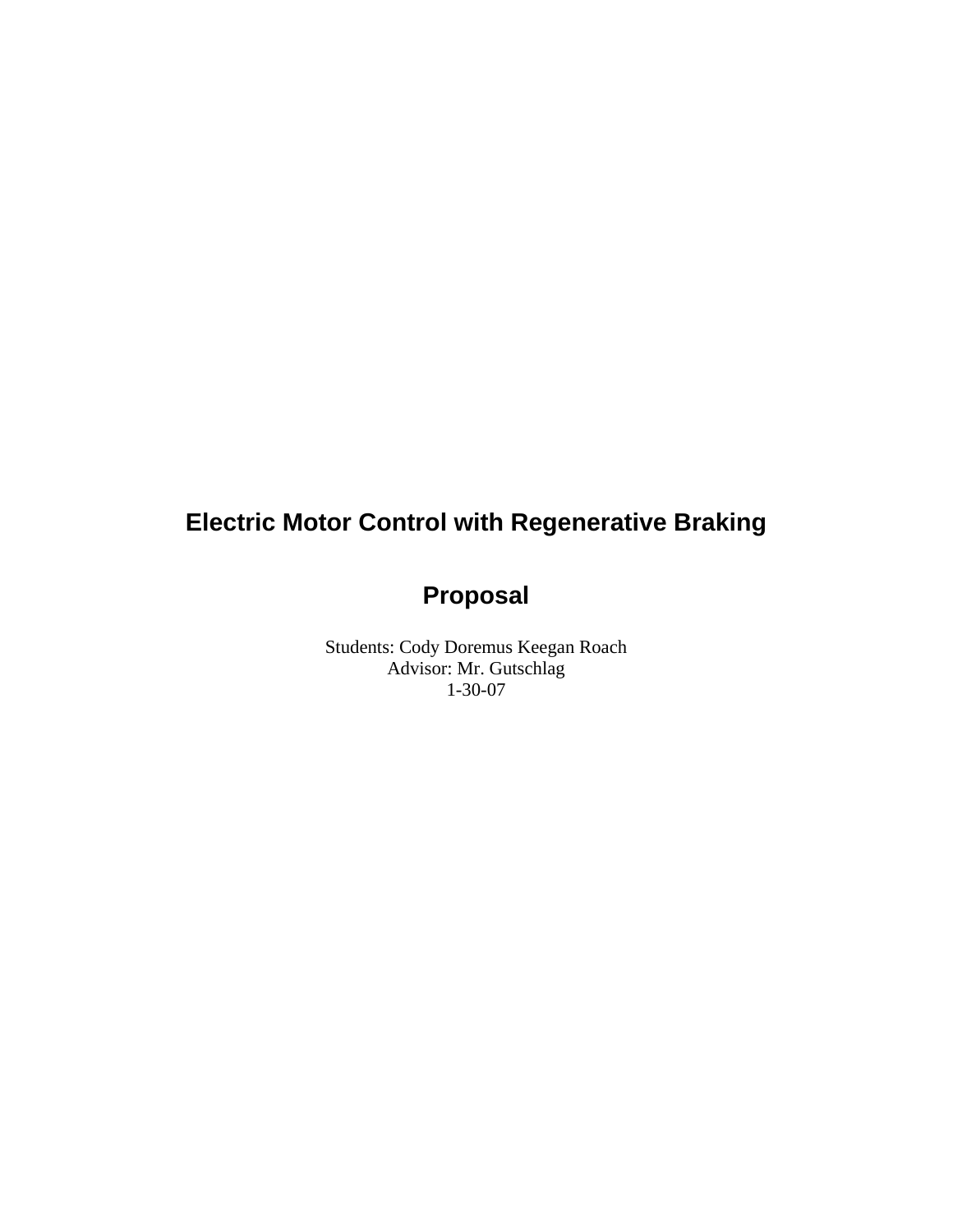# *Project Summary*

The Electric Motor Control with Regenerative Braking (EMCRB) project will develop a test system to investigate electric vehicular drive systems and regenerative braking. The test system will consist of a three phase permanent magnet synchronous motor, flywheel, and control electronics. Data collected from the test system will be used to develop a model that will establish the efficiency of regenerative braking. An on going Bradley University Mechanical Engineering project will utilize the efficiency data to design an ultra light electric vehicle. A future Bradley University Electrical Engineering project may expand upon the test bench system developed in the EMCRB project.

### *System Block Diagram*



#### **Figure 1: Test Bench Block Diagram**

The system motor will initially be powered from a 115 V DC supply and will impart kinetic energy to a flywheel. Once kinetic energy is stored in the flywheel, the motor will be operated as a generator in order to recover electrical energy from the system. The rate and amount of the recovered energy will be used in order to determine the efficiency of the regenerative braking process.

### *Inputs and Outputs*

The system will have a motion control input from a computer that will control the motor. The amount of energy used to run the system will be measured from current and voltage readings.

The output of the system will be the amount of energy that is captured when the motor is operated in regeneration mode. This will be measured through current and voltage. The motor speed and the speed of the shaft will be measured through the computer or from motor calculations.

# *Functional Requirements*

The system must drive a flywheel with a three phase permanent magnet synchronous motor and recover energy from the flywheel by operating the motor as a generator. Since efficiency data must be gathered for the system, the drive electronics must also allow instrumentation to measure energy flow into and out of the motor. Furthermore, the flywheel must be large enough to return a measurable amount of energy during regeneration.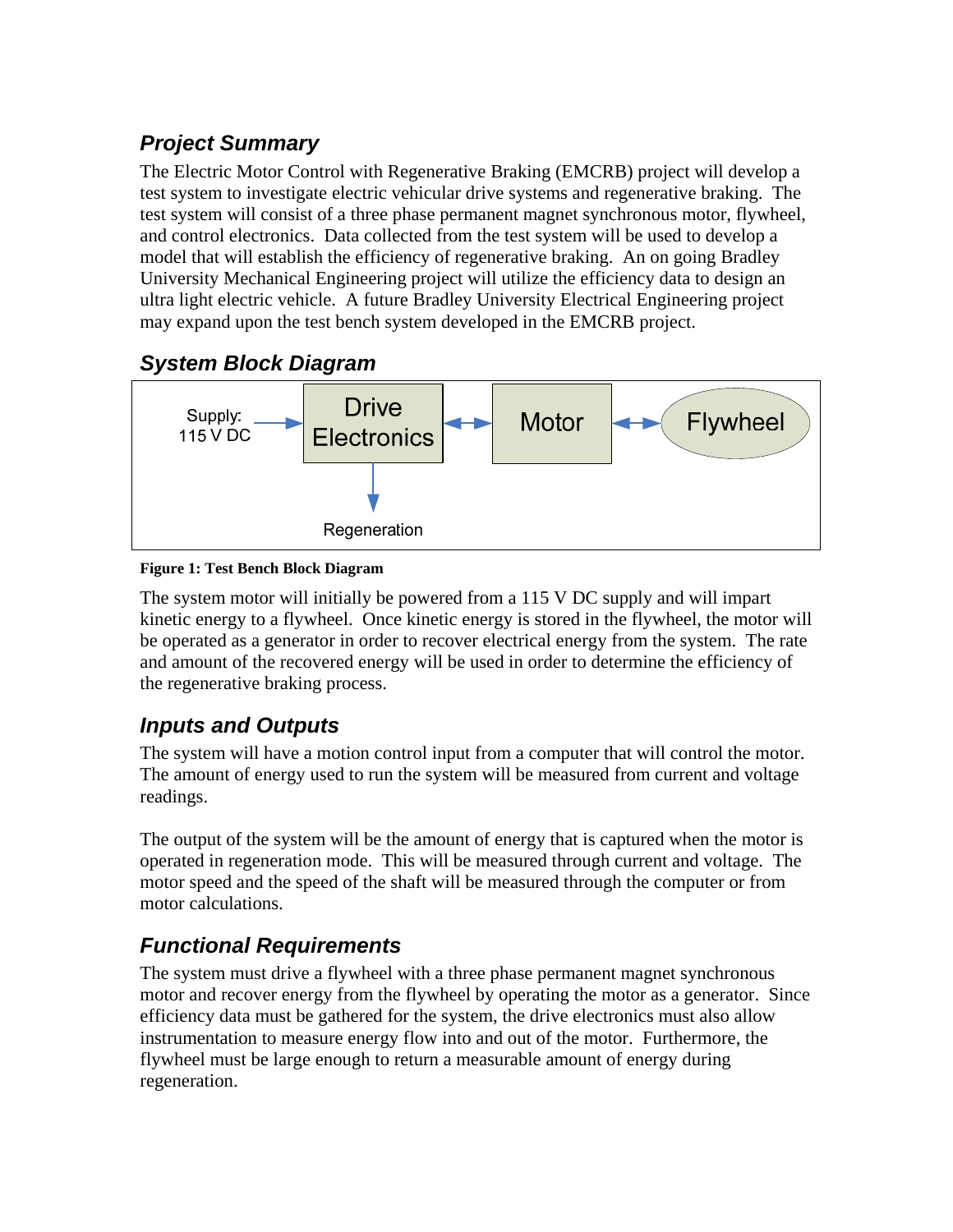#### *Safety Requirements*

All system components must be operated within the manufacturer's recommended operating parameters. In particular, the motor and flywheel must be coupled according to the manufacturer's specifications. All high voltage connections must be routed in a secure and well insulated manner. Appropriate safety apparel must be worn whenever the test bench is operating.

## *Proposed Test Bench Components*

**Table 1** 

<span id="page-2-0"></span>

| <b>Test Bench Parts</b> |                                          |
|-------------------------|------------------------------------------|
| <b>Part Number</b>      | <b>Description</b>                       |
| SGMG-09V2DBC            | Yaskawa Synchronous Motor <sup>(1)</sup> |
| SGDC-10DSA              | Yaskawa Servo-pack <sup>(2)</sup>        |
| JUSP-ACP15GD            | Yaskawa Converter <sup>(3)</sup>         |
|                         | Flywheel                                 |

#### **Notes:**

- 1. The SGMG-09V2DBC is a 1500 rpm, 0.85 KW motor with a 24 V DC brake and a position encoder with 8192 pulses/rotation.
- 2. The SGDC-10DSA is a drive for the motor with a capacity of 1.0 KW. It requires a supply voltage of 400 V, and has velocity and torque control modes of operation.
- 3. The JUSP-ACP15GD converts 480 V three-phase AC to 400 V DC.

#### *Schedule*

**Table 2** 

| <b>Weekly Schedule</b> |                                 |
|------------------------|---------------------------------|
| Week                   | <b>Activity</b>                 |
| Week 1                 | <b>Test Bench Construction</b>  |
| Week 2                 | <b>Test Bench Construction</b>  |
| Week 3                 | <b>Test Bench Construction</b>  |
| Week 4                 | <b>Test Bench Construction</b>  |
| Week 5                 | <b>Take Regeneration Data</b>   |
| Week 6                 | <b>Take Regeneration Data</b>   |
| Week 7                 | <b>Develop Simulation Model</b> |
| Week 8                 | Develop Simulation Model        |
| Week 9                 | Develop Simulation Model        |
| Week 10                | Develop Simulation Model        |
| Week 11                | Flex                            |
| Week 12                | <b>Final Presentation</b>       |